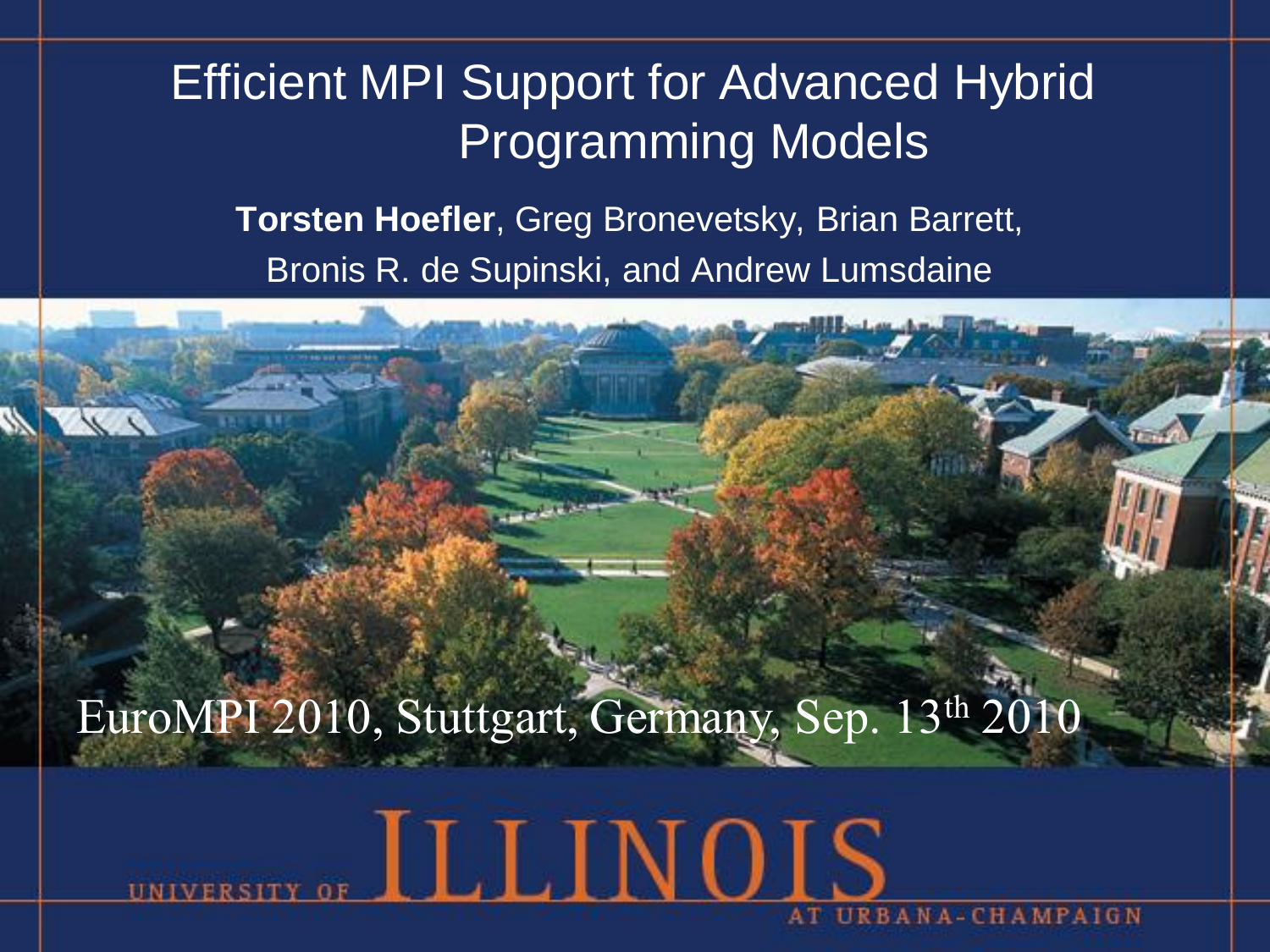### Threaded/Hybrid MPI Programming

- Hybrid Programming gains importance
	- Reduce surface-to-volume (less comm.)
	- Will be necessary at Peta- and Exascale!
- MPI supports hybrid programming
	- Offers thread levels:
		- single, serial, funneled, multiple
	- Thread\_multiple becomes more common
		- E.g., codes using OpenMP tasks

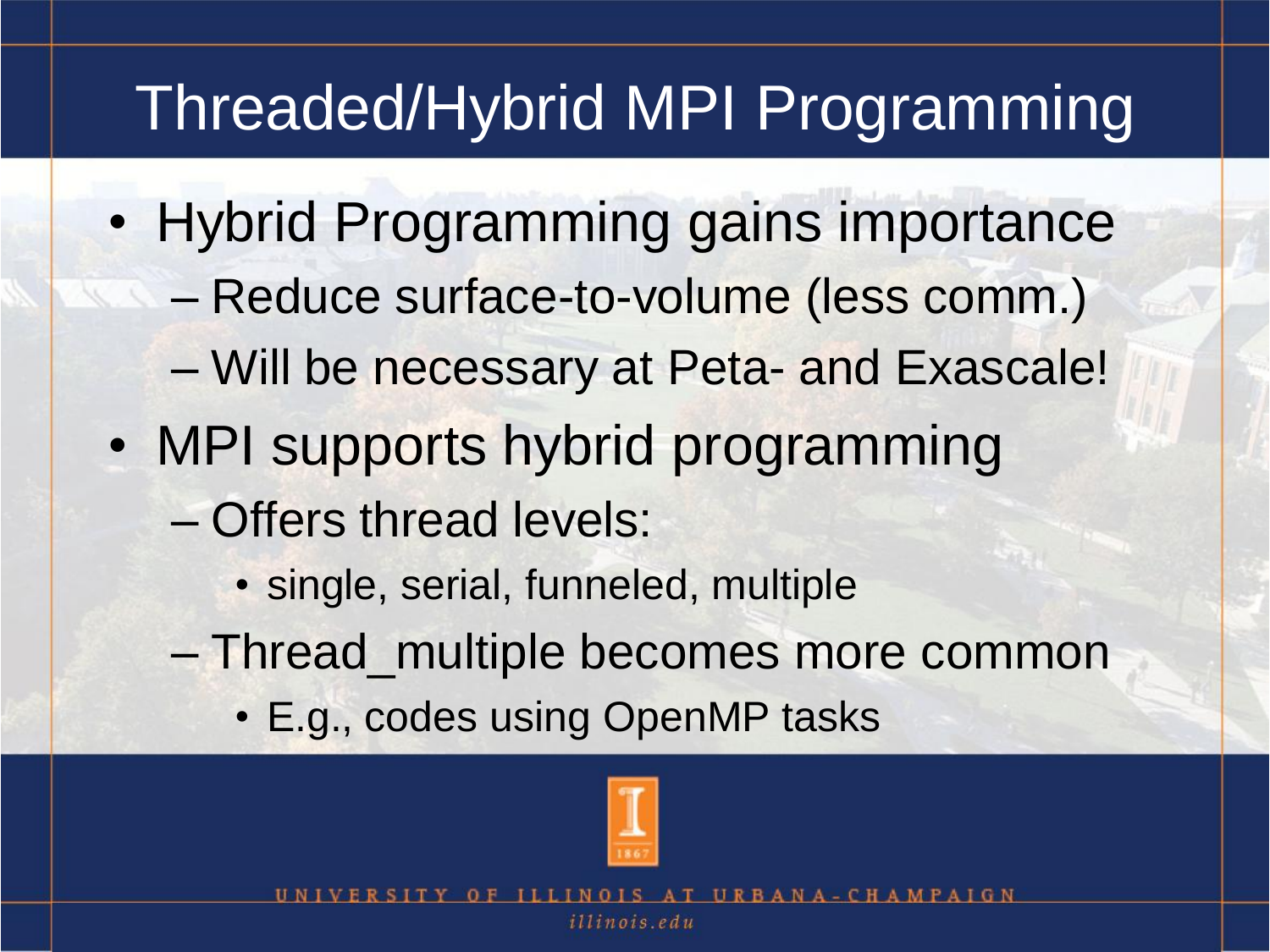# MPI Messaging Details

- MPI\_Probe to receive messages of unknown size
	- MPI\_Probe(…, status)
	- size = get\_count(status)\*size\_of(datatype)
	- $-$  buffer = malloc(size)
	- MPI\_Recv(buffer, …)
- MPI\_Probe peeks in matching queue
	- $-$  Does not change it  $\rightarrow$  stateful object

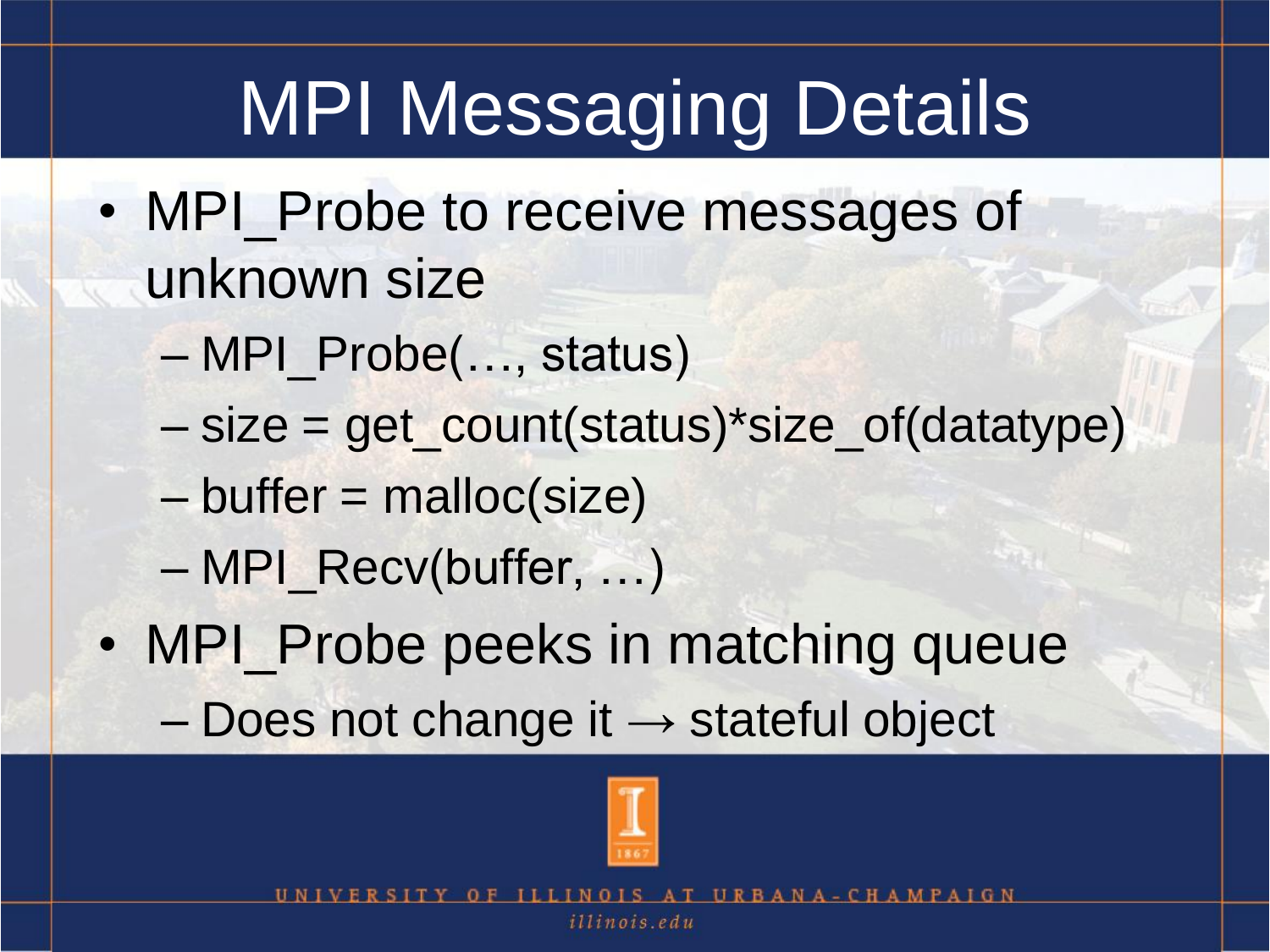# Multithreaded MPI Messaging

• Two threads, A and B perform probe, malloc, receive sequence

$$
-A_P \rightarrow A_M \rightarrow A_R \rightarrow B_P \rightarrow B_M \rightarrow B_R
$$

- Possible ordering
	- $-A_{\text{P}} \rightarrow B_{\text{P}} \rightarrow B_{\text{M}} \rightarrow B_{\text{R}} \rightarrow A_{\text{M}} \rightarrow A_{\text{R}}$
	- Wrong matching!
	- Thread A's message was "stolen" by B
	- Access to queue needs mutual exclusion  $\odot$

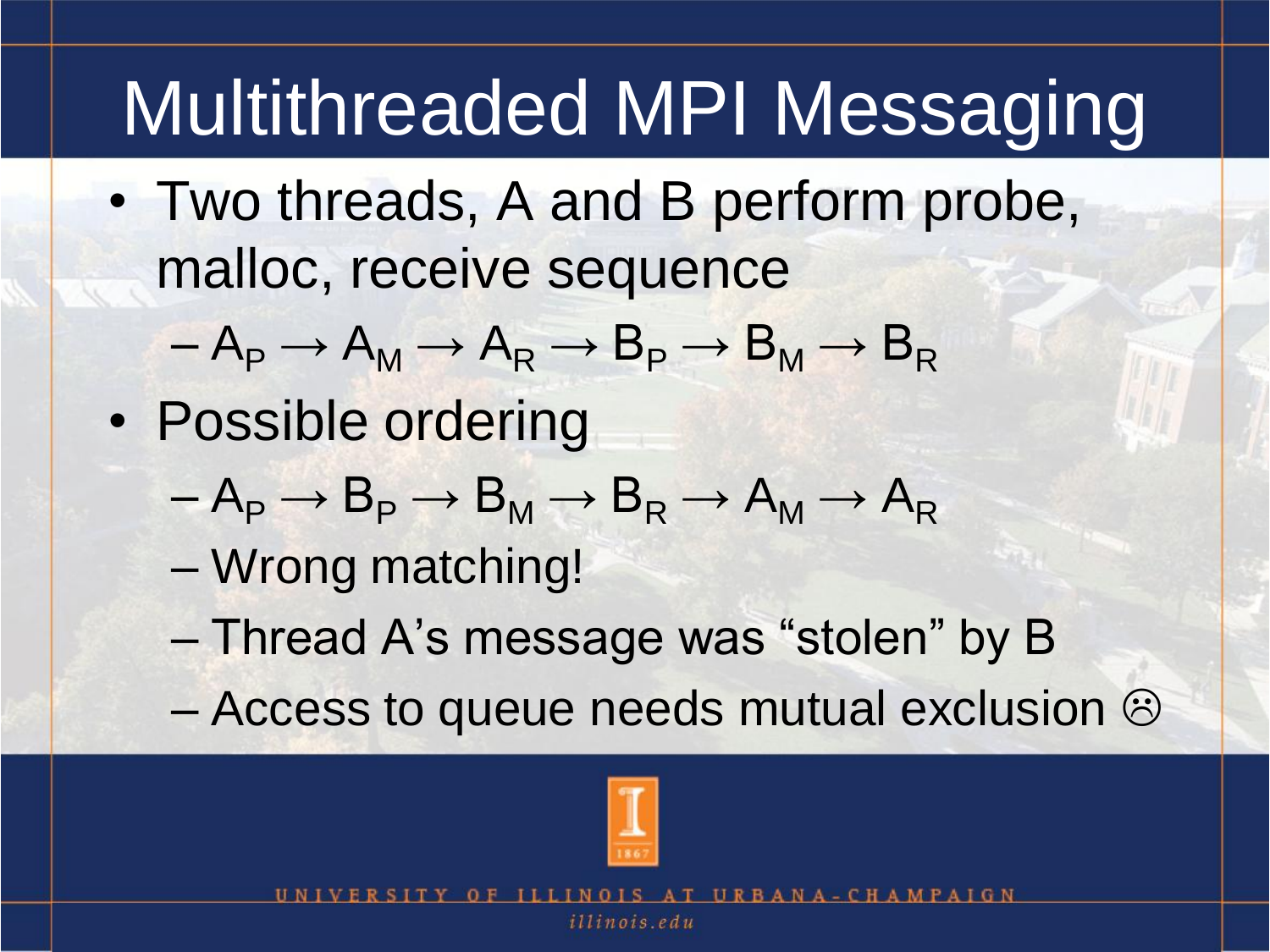# "Obvious" Solution 1

- Separate threads with "channels"
	- Needs t\*p threads or communicators
		- Not scalable
	- Threads cannot "share" messages
		- Not flexible for load-balancing (master/worker)
	- Problems with libraries
		- Each needs t\*p tags or communicators
- This solution is impractical!

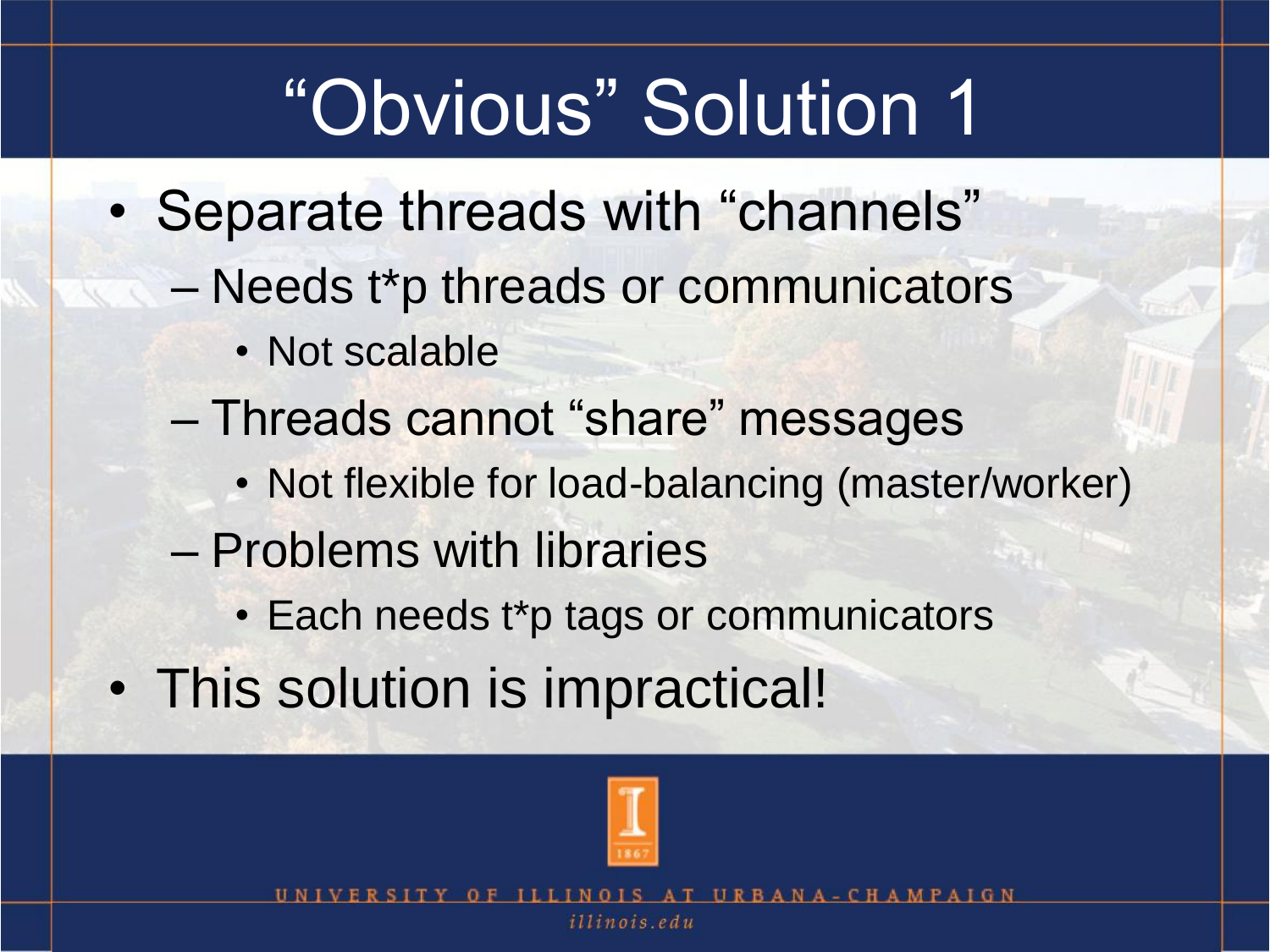# "Obvious" Solution 2

- Lock each P,M,R sequence
	- Unnecessary synchronization
	- This sequence might be slow (malloc)
		- Only one thread can perform it
	- Observation:
		- $\cdot$  E.g., (tag,src)=(4,5) and (5,5) do not "conflict"

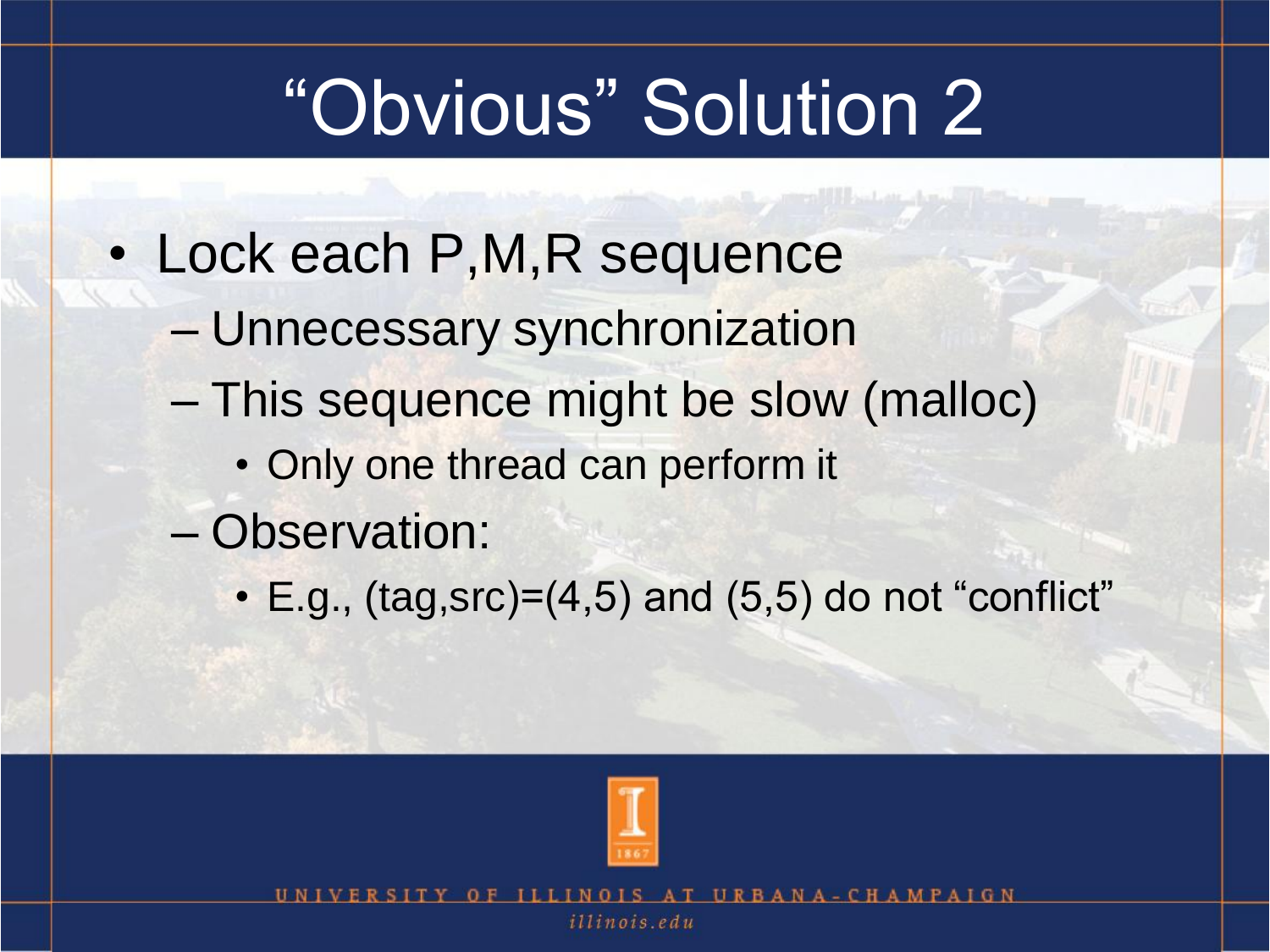# Solution 3 – 2d Locking

- Lock each (src,tag) pair
	- Requires 2d lock matrix
		- Should be sparse!

lock (src, tag) P,M,R (e.g., irecv) unlock(src,tag)

- Wildcards (ANY\_SRC, ANY\_TAG) acquire locks for whole row/column or matrix
- Minimizes lock overhead

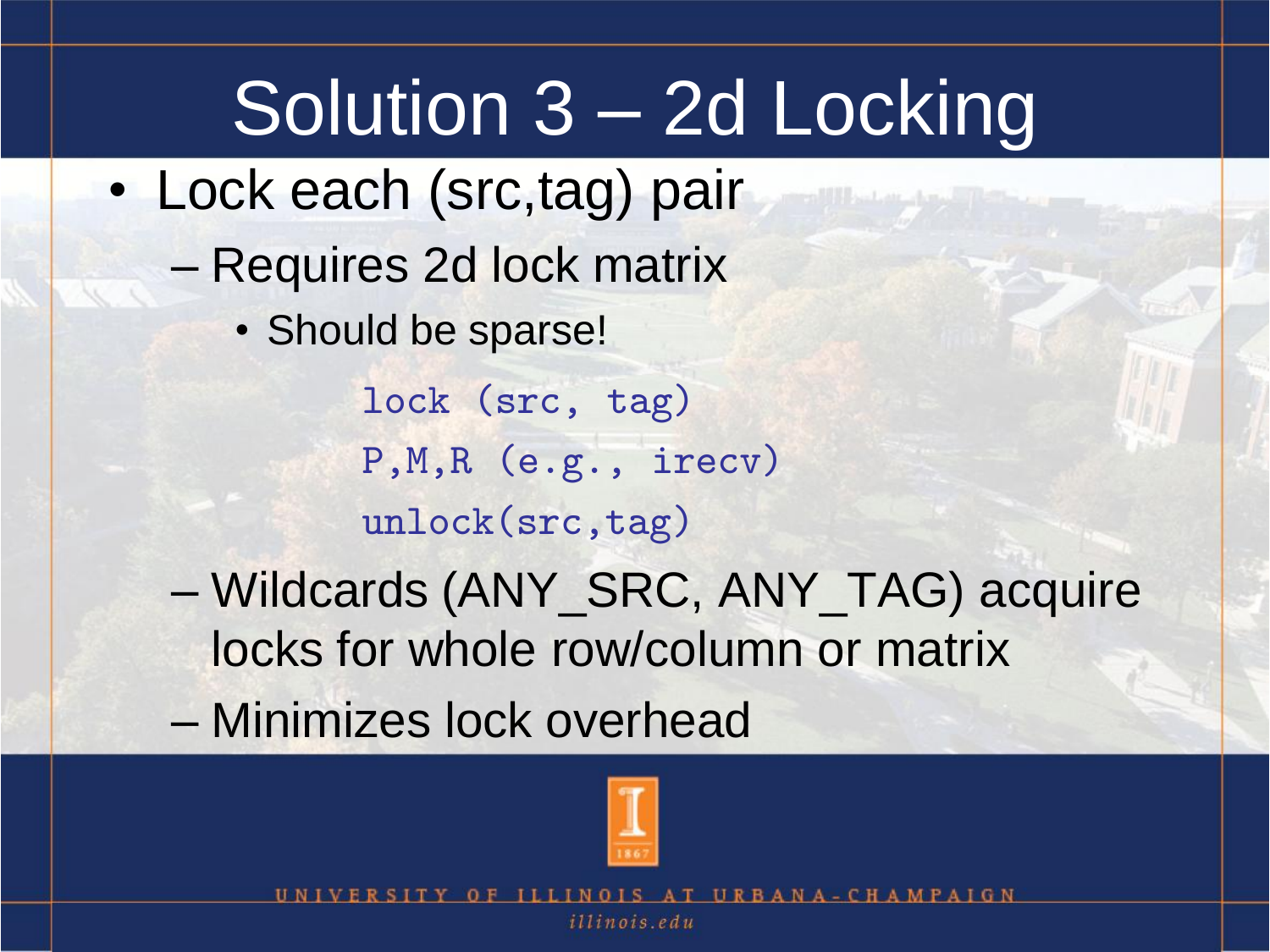## Solution 3 is incorrect  $\odot$

• Can lead to deadlocks – A correct MPI code (threads A+B):

 $A$ : send(..., 1, 1, comm) probe/recv(0, 2, comm) recv(..., 1, 1, comm) B: send(..., 1, 2, comm) probe/recv(0,ANY\_TAG,comm) ... A: send(..., 0, 1, comm)

– Thread A enters locks (0,2), B is waiting forever (deadlock)

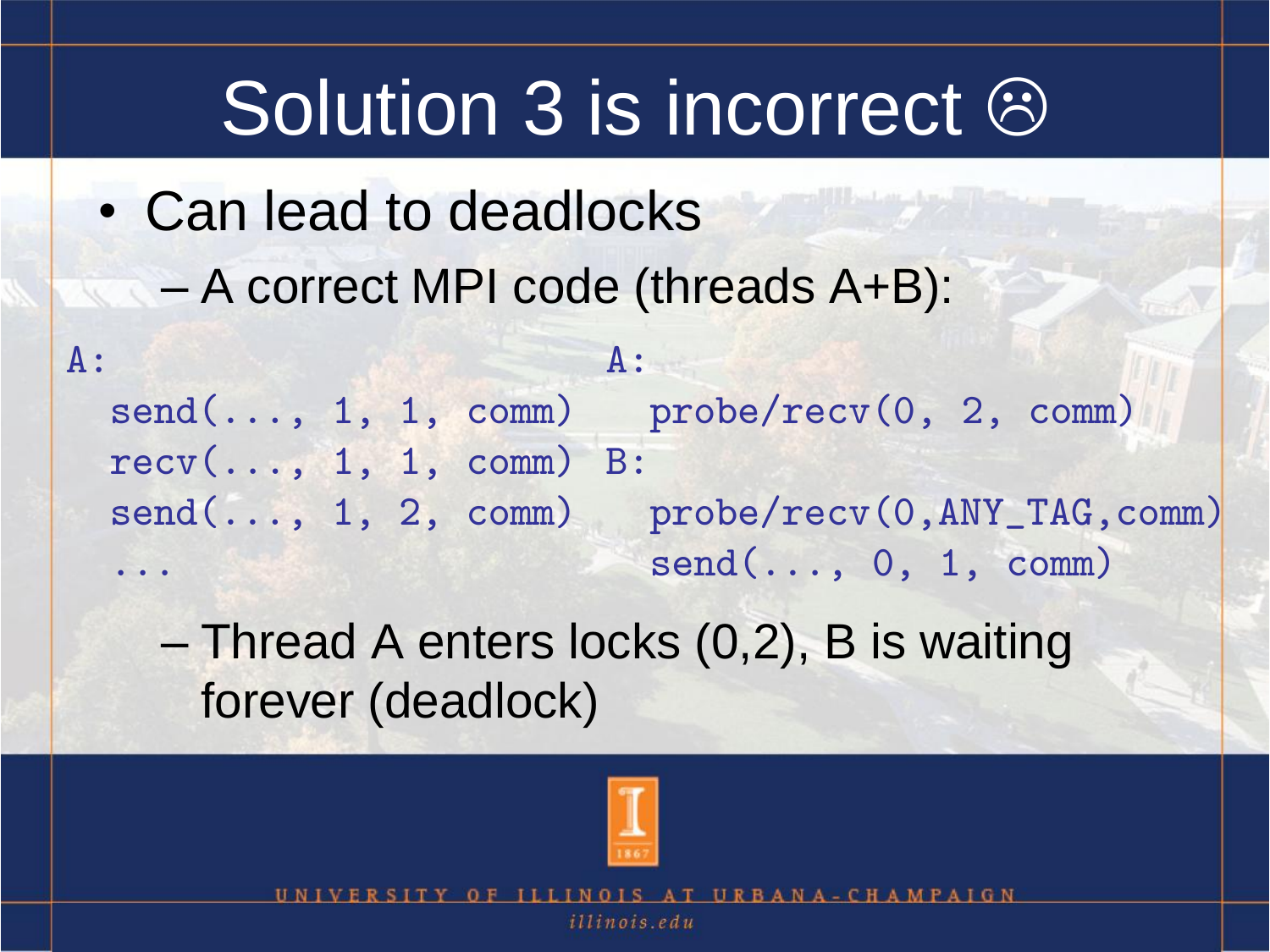# Updated Solution 3

- Obvious fix: don't block, poll  $\odot$ 
	- Only needed if code uses wildcards

#### – Several variants:

| Scenario                    | any_src      | any_tag      | Specific | Strategy            |
|-----------------------------|--------------|--------------|----------|---------------------|
|                             |              |              | X        | simple 2d, blocking |
| $\mathcal{D}_{\mathcal{A}}$ |              | X            |          | simple 1d, blocking |
| 3                           |              | X            | X        | 2d lock, polling    |
|                             | X            |              |          | simple 1d, blocking |
| 5                           | X            |              | X        | 2d lock, polling    |
| 6                           | $\mathbf{X}$ | $\mathbf{X}$ |          | 2d lock, polling    |
| ⇁                           | X            | $\mathbf{x}$ | X        | 2d lock, polling    |

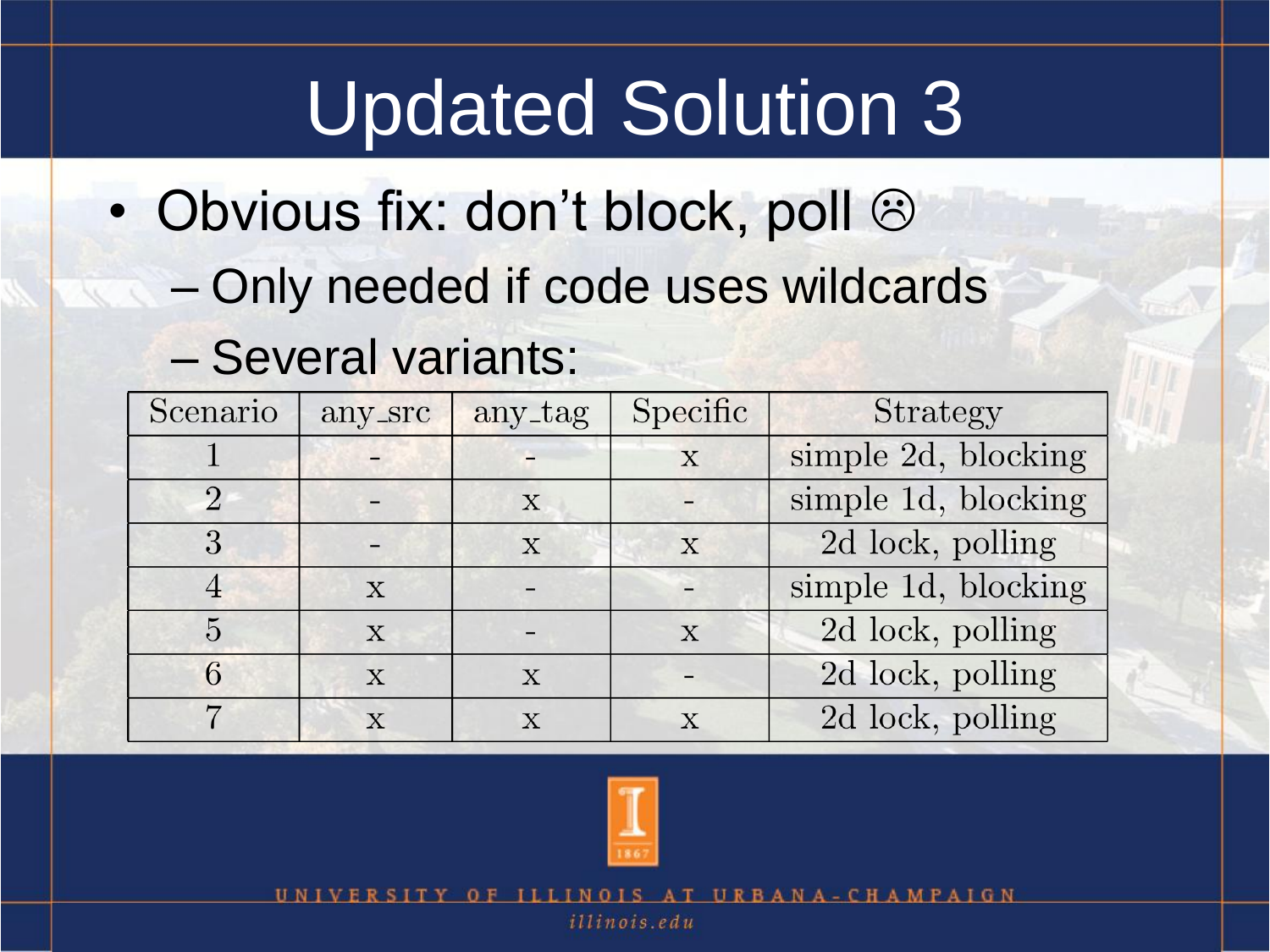### Solution 4 - Matching Outside MPI

- Helper thread calls MPI\_Probe – Receives all incoming messages – Full matching logic on top of that • Replicating MPI logic (thread safe)
- Allows blocking on MPI calls – High overhead though

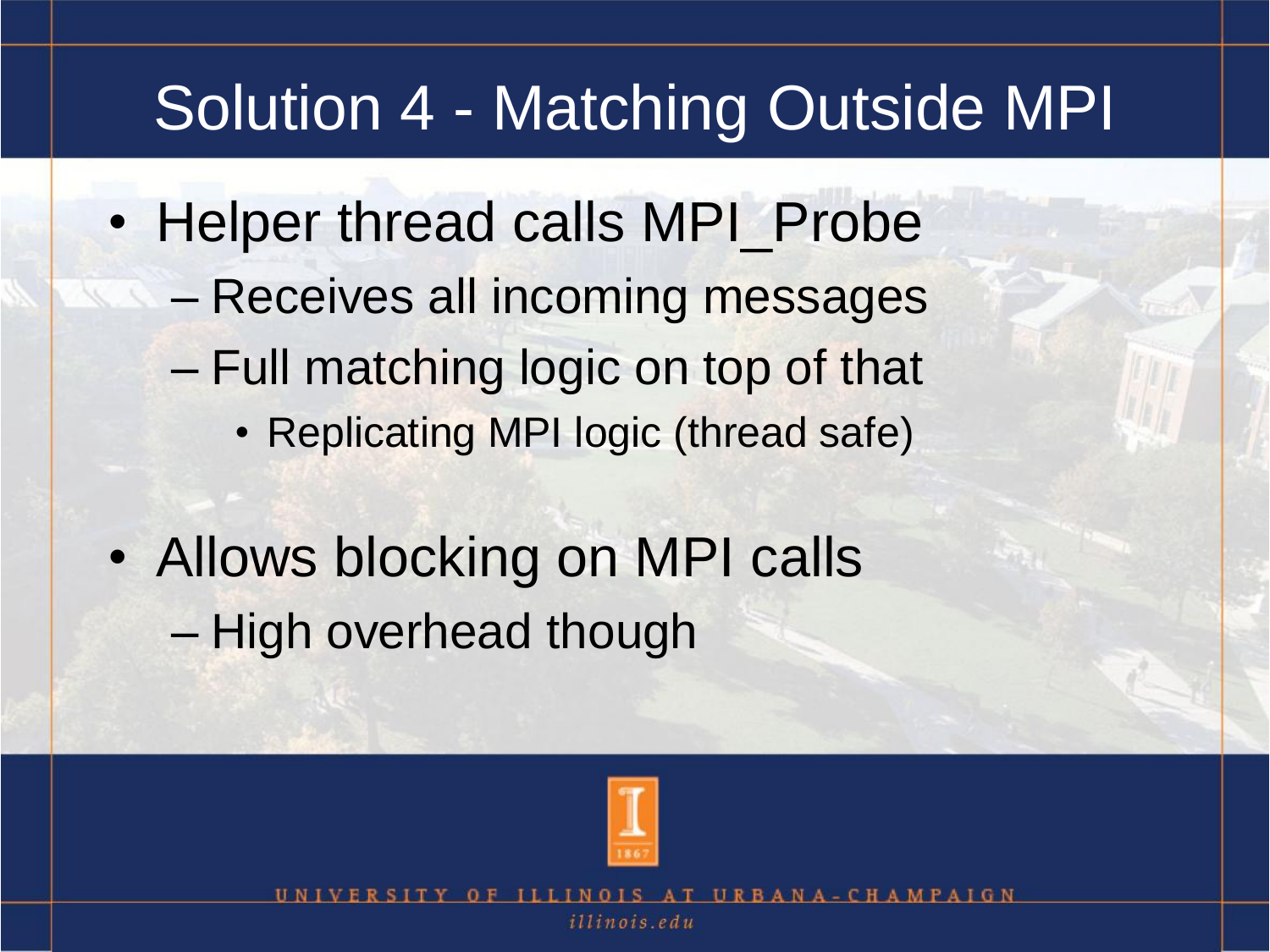# Fixing the MPI Standard?

- Avoid state in the library
	- Return handle, remove message from queue

MPI\_Message msg; MPI\_Status status; /\* Match a message \*/ MPI\_Mprobe(MPI\_ANY\_SOURCE, MPI\_ANY\_TAG, MPI\_COMM\_WORLD, &msg, &status); /\* Allocate memory to receive the message \*/ int count; MPI\_get\_count(&status, MPI\_BYTE, &count); char\* buffer = malloc(count); /\* Receive this message. \*/

MPI\_Mrecv(buffer, count, MPI\_BYTE, &msg, MPI\_STATUS\_IGNORE);

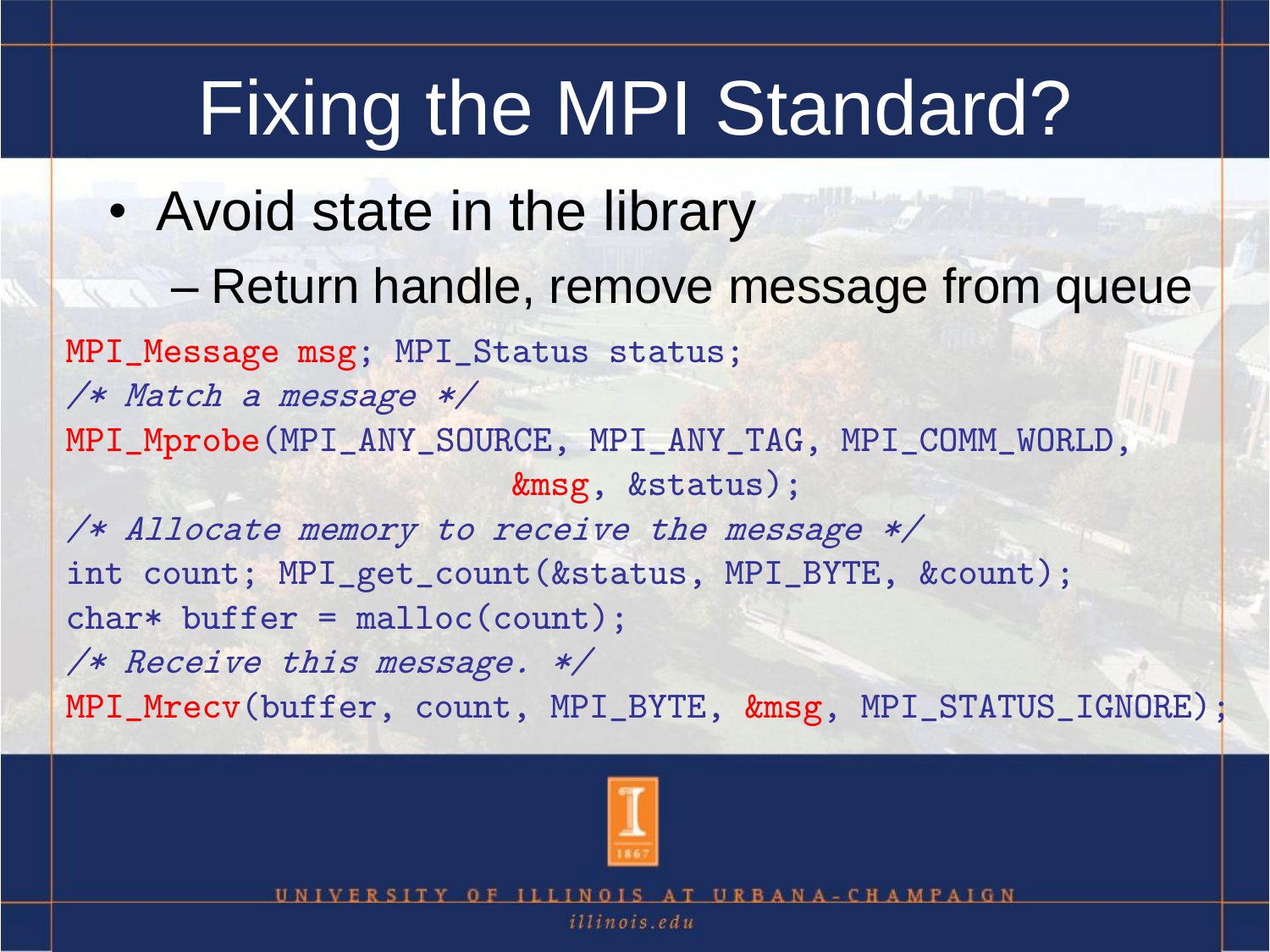### Implementation

Open MPI as reference implementation



• Low-level matching (e.g., MX) will need FW support



UNI URBANA - CHAMPAIGN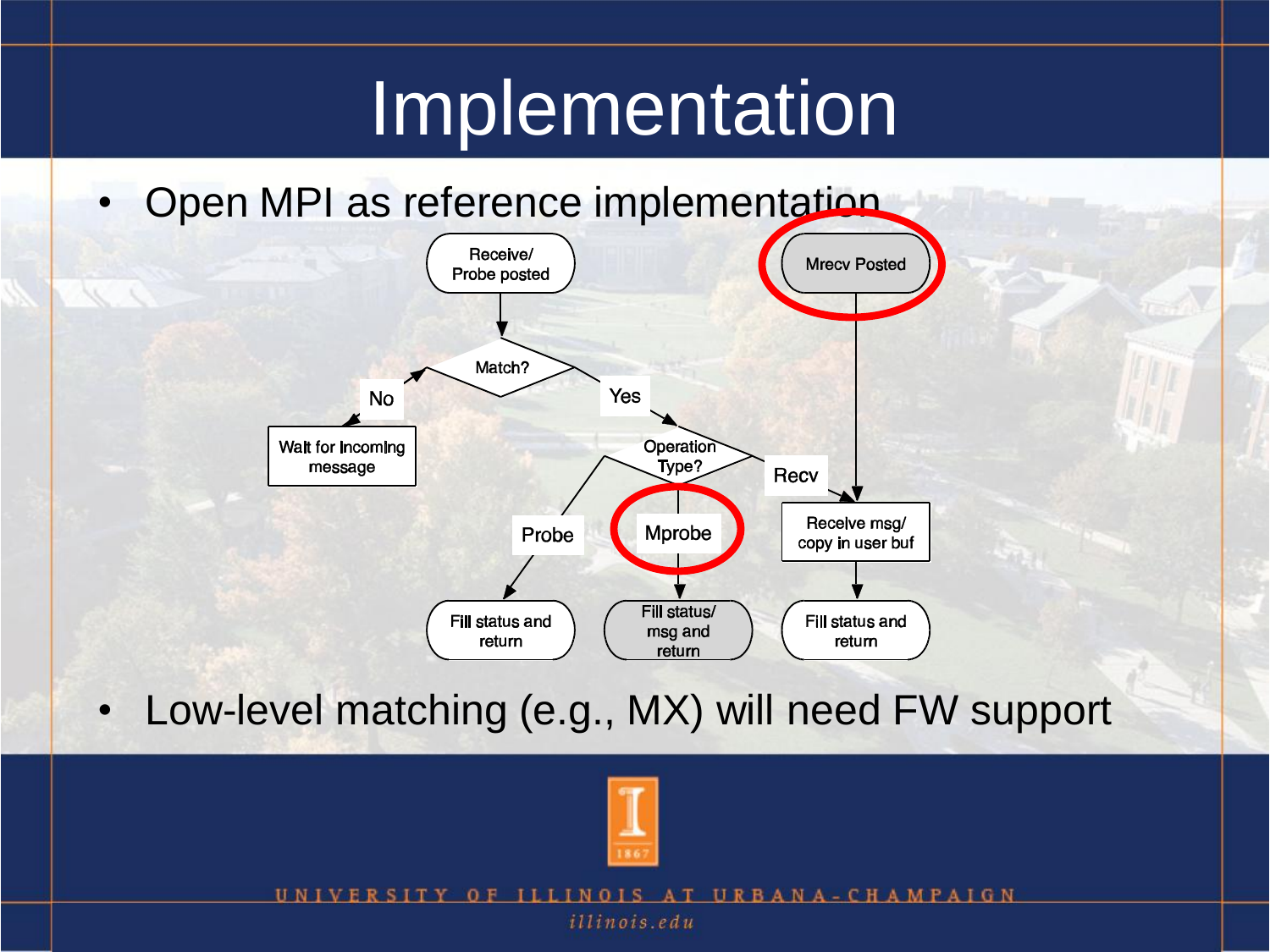# Test System

- Sif at Indiana University
	- Eight core 1.86 GHz Xeon
	- Myrinet 10G (MX)
	- Open MPI rev. 22973 + mprobe patch
		- --enable-mpi-thread-multiple
		- Using MPI\_THREAD\_MULTIPLE with TCP BTL



**IIRRA**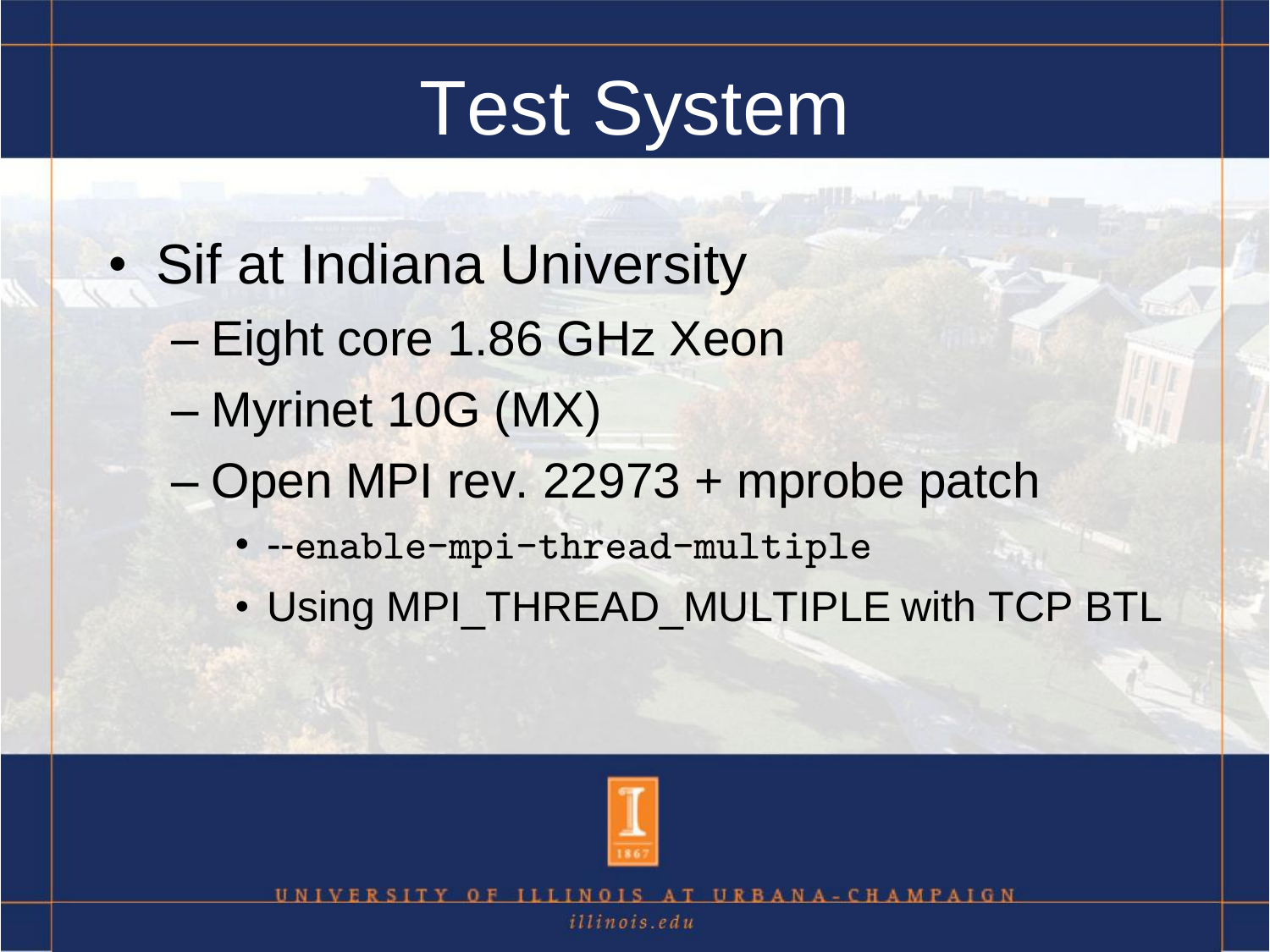## Benchmarks

- Receive Message Rate
	- MT receive (j processes send to j threads)
		- 2d locking (2D)
		- Outside MPI matching (OUT)
		- Mprobe reference (MPROBE)
- Threaded Roundtrip Time
	- Send n RTT messages between threads
	- Report average latency

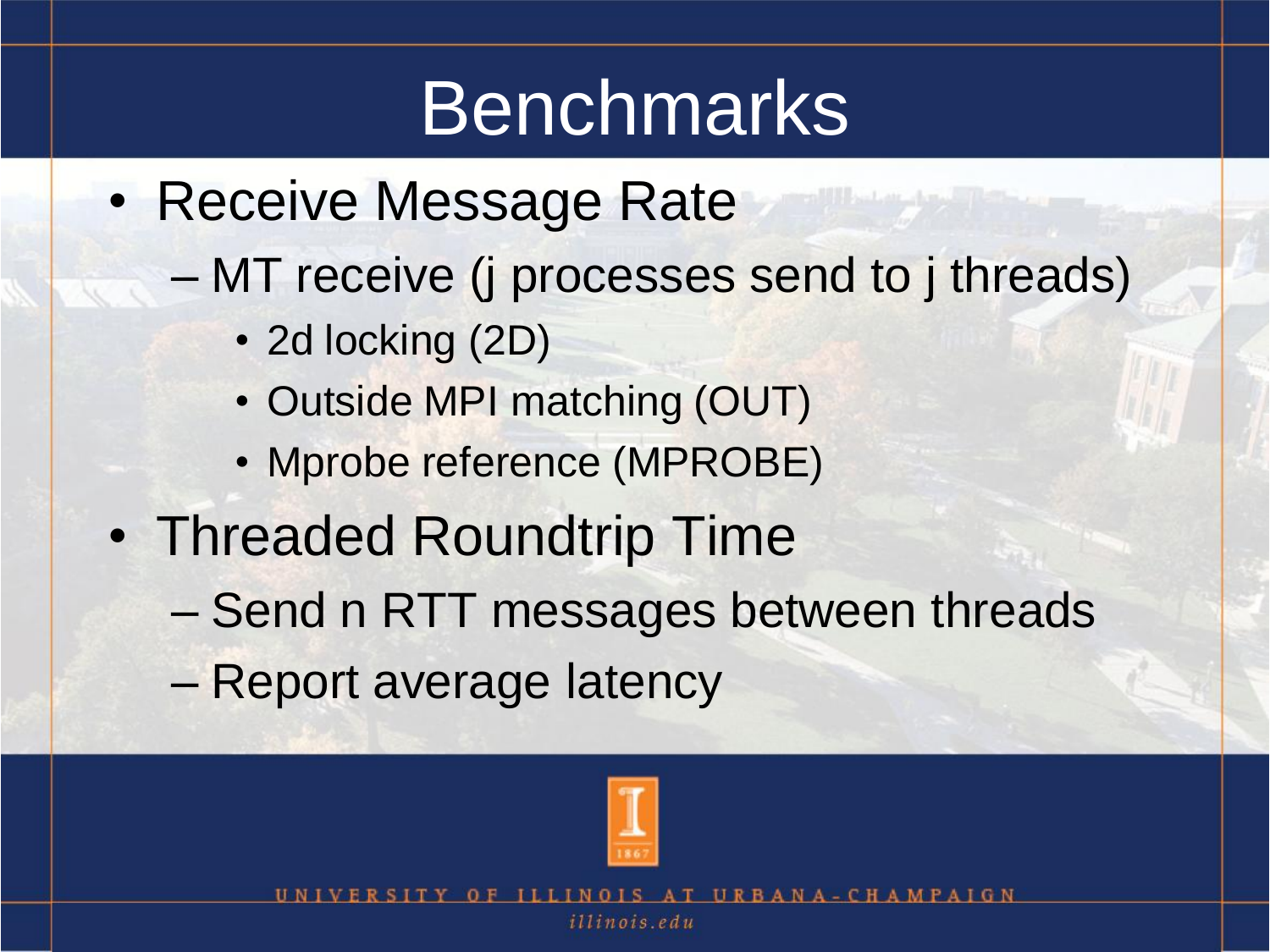### ANY\_SRC, ANY\_TAG Receive





UN1 URBANA-CHAMPAIGN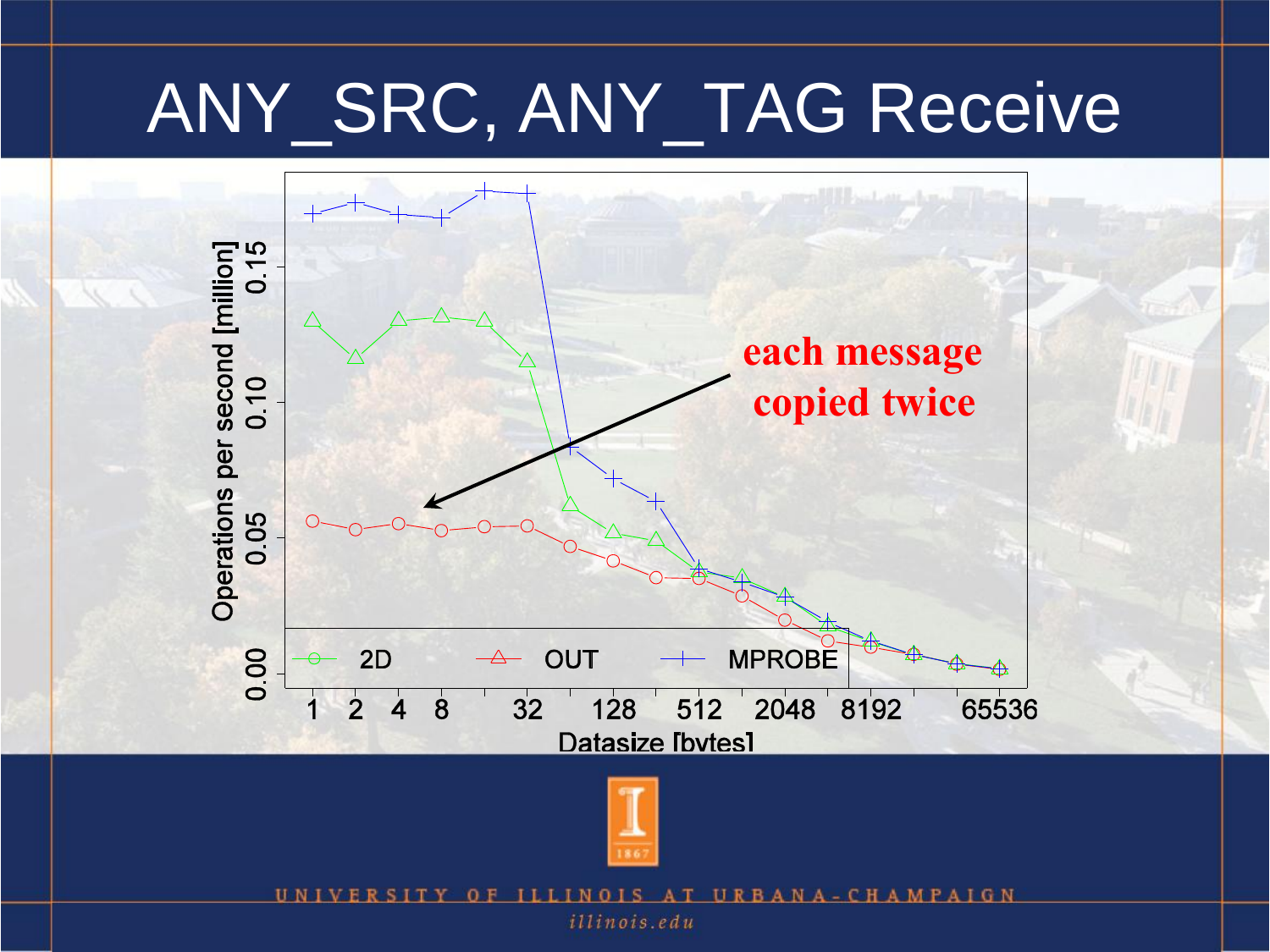### Directed Receive





UN1 URBANA - CHAMPAIGN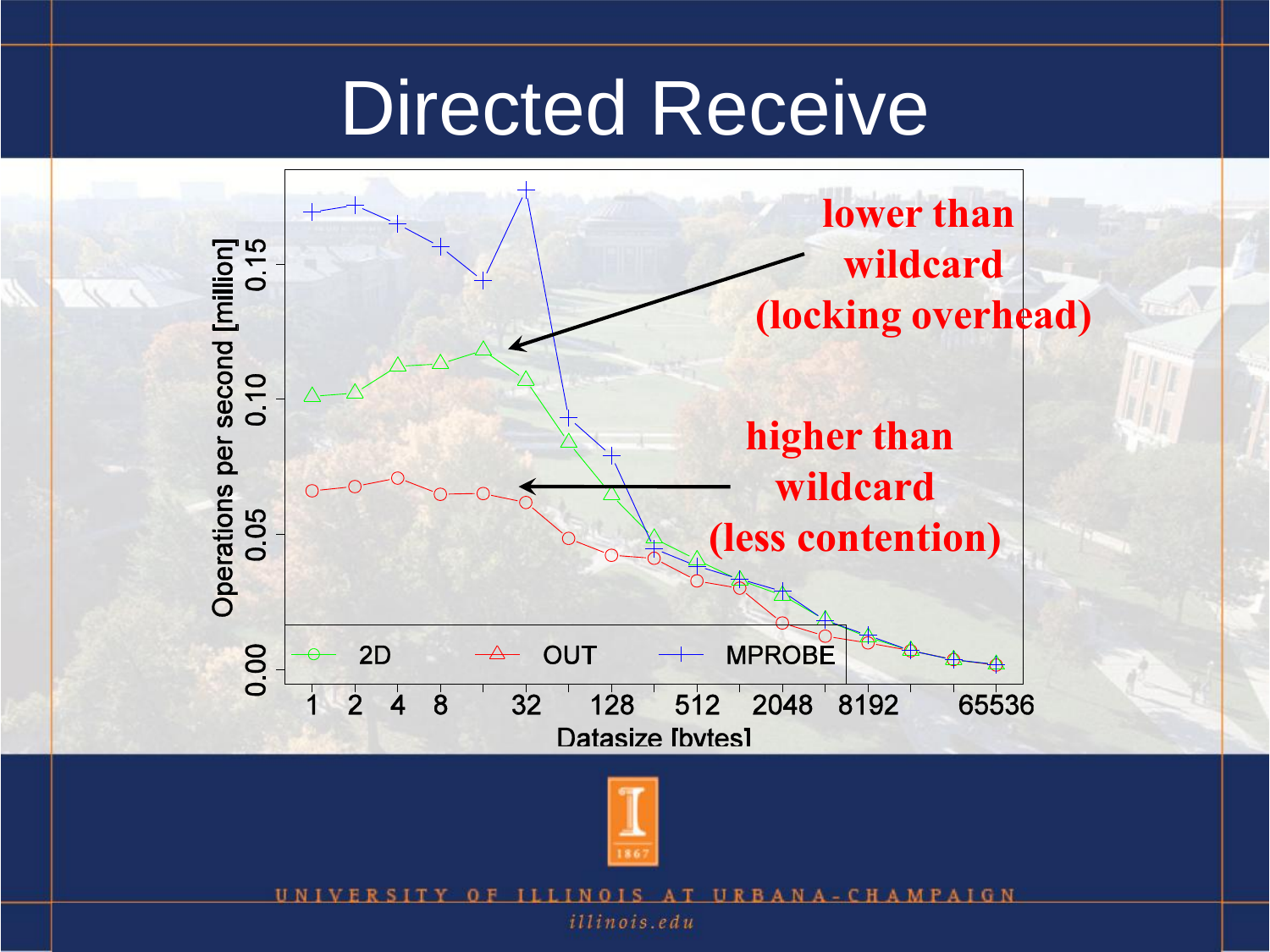### ANY\_SRC, ANY\_TAG Latency





UN1 URBA NA-CHAMPAIGN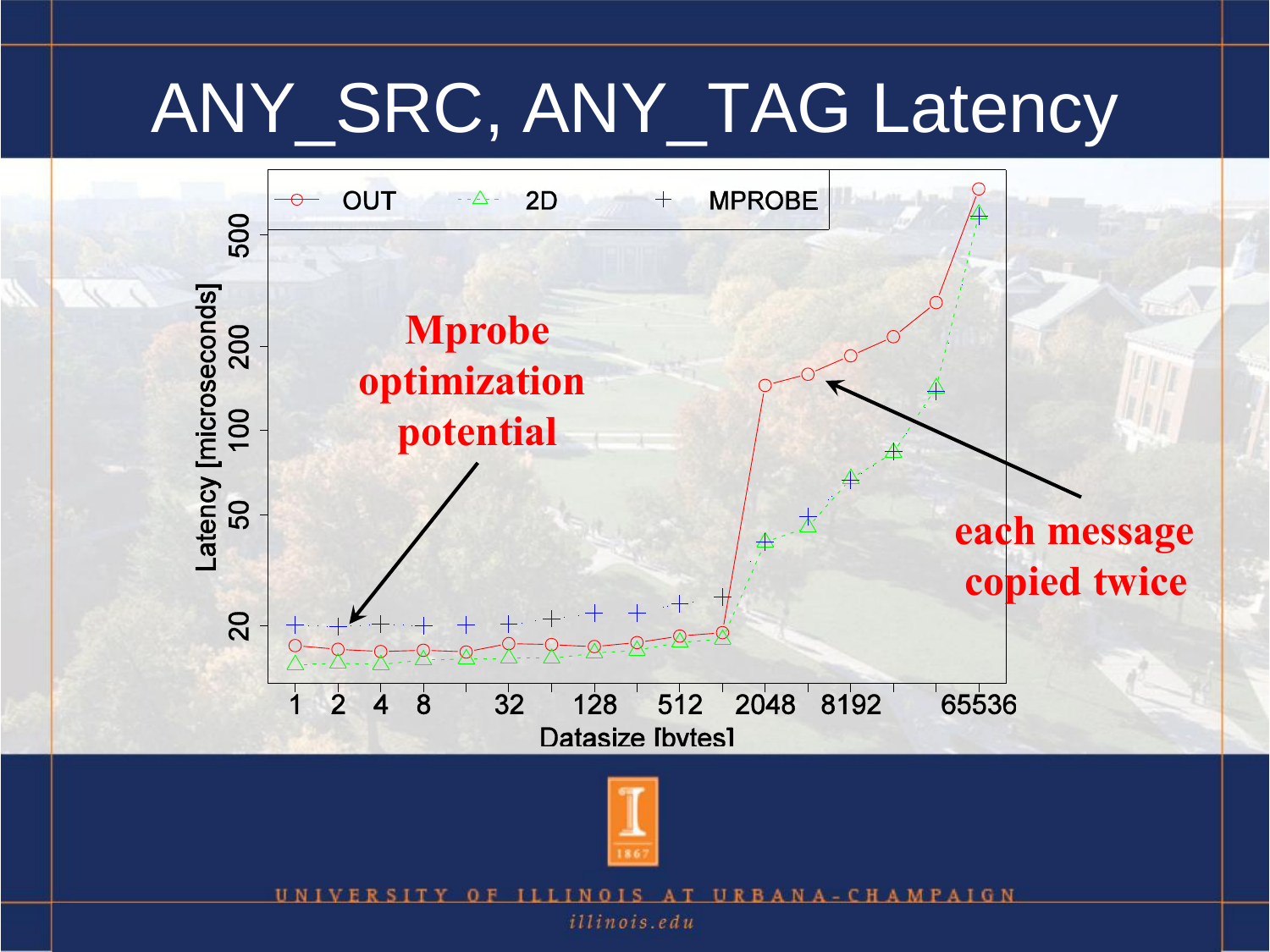### Directed Latency





UN1 **MPAIGN** R CHA